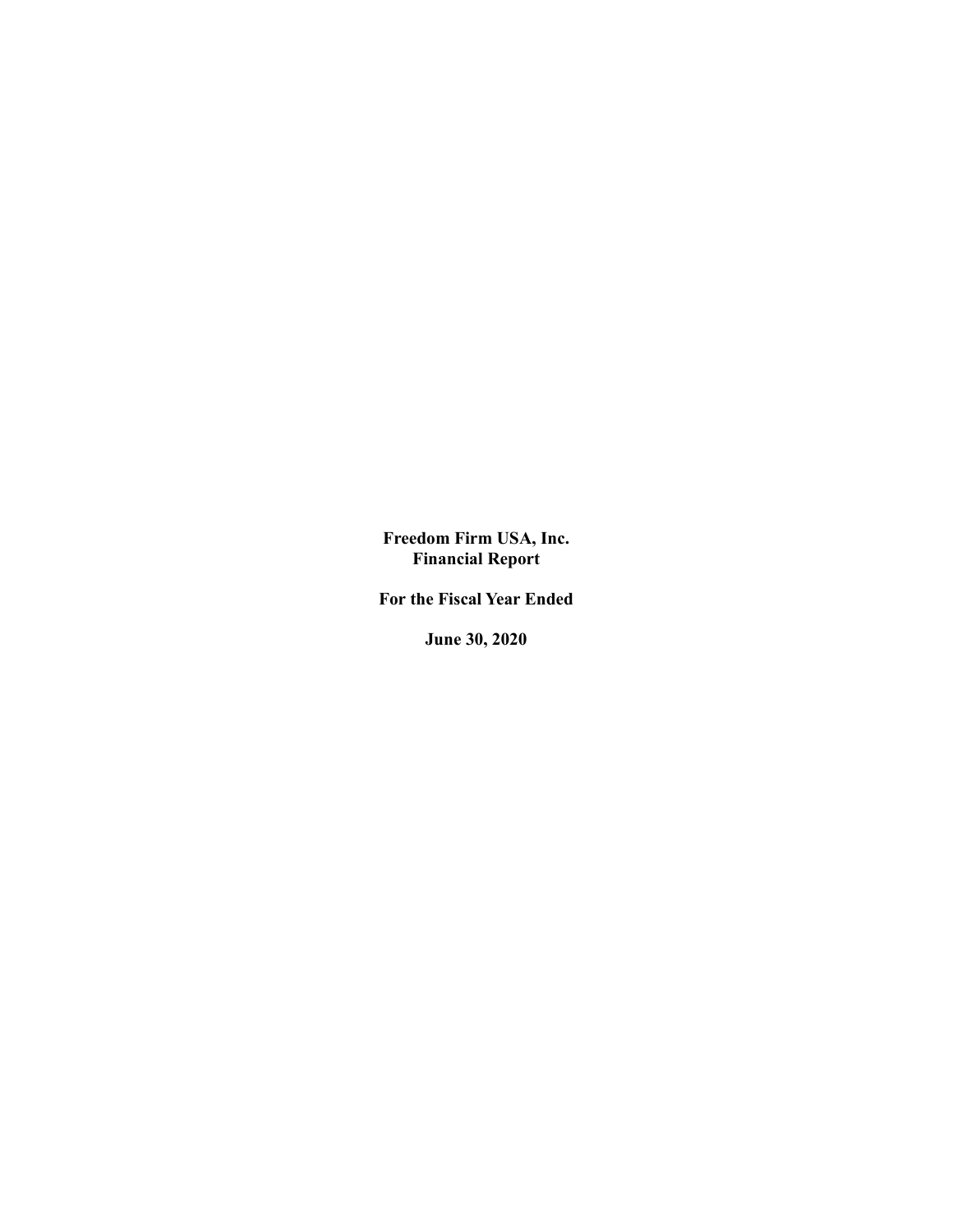# FREEDOM FIRM USA, INC. FOR THE FISCAL YEAR ENDED JUNE 30, 2020

## TABLE OF CONTENTS

| Page           |
|----------------|
|                |
|                |
|                |
|                |
|                |
| -1             |
| $\mathfrak{Z}$ |
| $\overline{4}$ |
| 5              |
| 6              |
| $\overline{7}$ |
|                |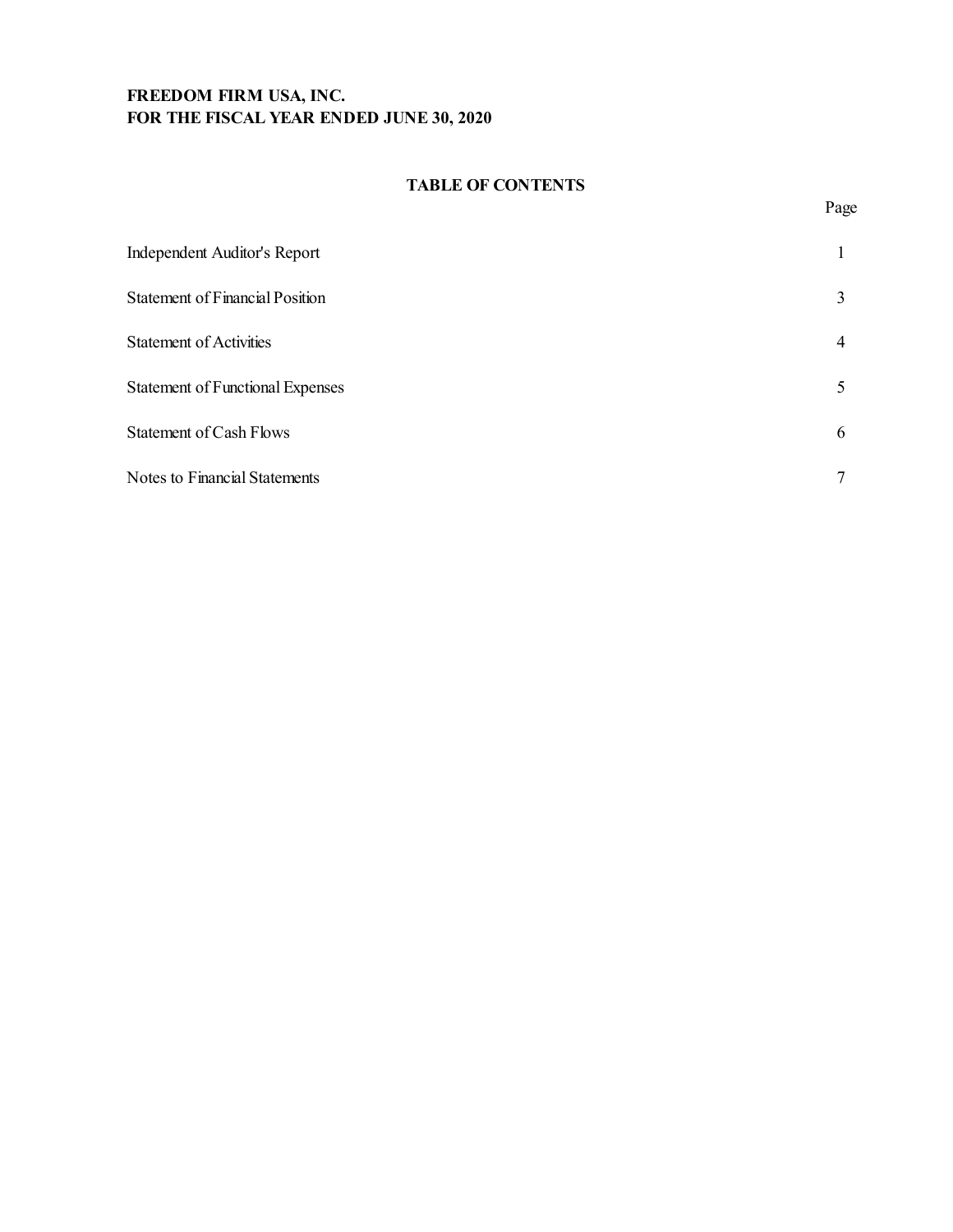## INDEPENDENT AUDITOR'S REPORT

To Management and Board of Directors of Freedom Firm USA, Inc.

I have audited the accompanying financial statements of Freedom Firm USA, Inc. (a nonprofit organization), which comprise the statement of financial position as of June 30, 2020, and the related statement of activities, statement of functional expenses, statement of cash flows, and the related notes to the financial statements.

## Management's Responsibility for the Financial Statements

Management is responsible for the preparation and fair presentation of these financial statements in accordance with accounting principles generally accepted in the United States of America; this includes the design, implementation, and maintenance of internal control relevant to the preparation and fair presentation of financial statements that are free from material misstatement, whether due to fraud or error.

## Auditor's Responsibility

My responsibility is to express an opinion on these financial statements based on my audit. I conducted my audit in accordance with auditing standards generally accepted in the United States of America. Those standards require that I plan and perform the audit to obtain reasonable assurance about whether the financial statements are free from material misstatement.

An audit involves performing procedures to obtain audit evidence about the amounts and disclosures in the financial statements. The procedures selected depend on the auditor's judgment, including the assessment of the risks of material misstatement of the financial statements, whether due to fraud or error. In making those risk assessments, the auditor considers internal control relevant to the entity's preparation and fair presentation of the financial statements in order to design audit procedures that are appropriate in the circumstances, but not for the purpose of expressing an opinion on the effectiveness of the entity's internal control. Accordingly, I express no such opinion. An audit also includes evaluating the appropriateness of accounting policies used and the reasonableness of significant accounting estimates made by management, as well as evaluating the overall presentation of the financial statements.

I believe that the audit evidence I have obtained is sufficient and appropriate to provide a basis for my audit opinion.



R A Headrick, Jr, CPA, LLC Certified Public Accountant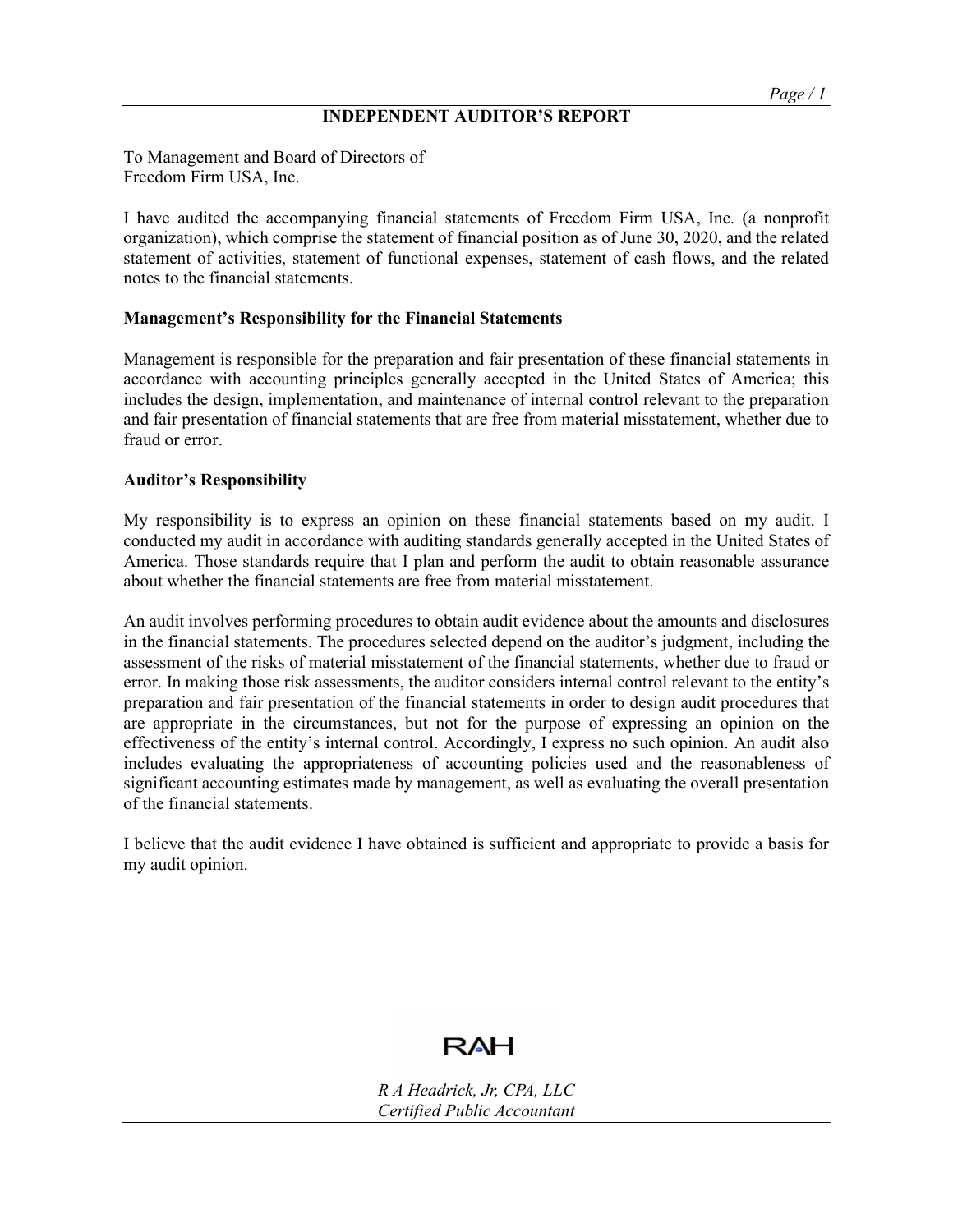## Opinion

In my opinion, the financial statements referred to above present fairly, in all material respects, the financial position of Freedom Firm USA, Inc. as of June 30, 2020, and the changes in its net assets and its cash flows for the year then ended in accordance with accounting principles generally accepted in the United States of America.

 $AC$  Afeadinh, fr, CPA, LLC

August 17, 2020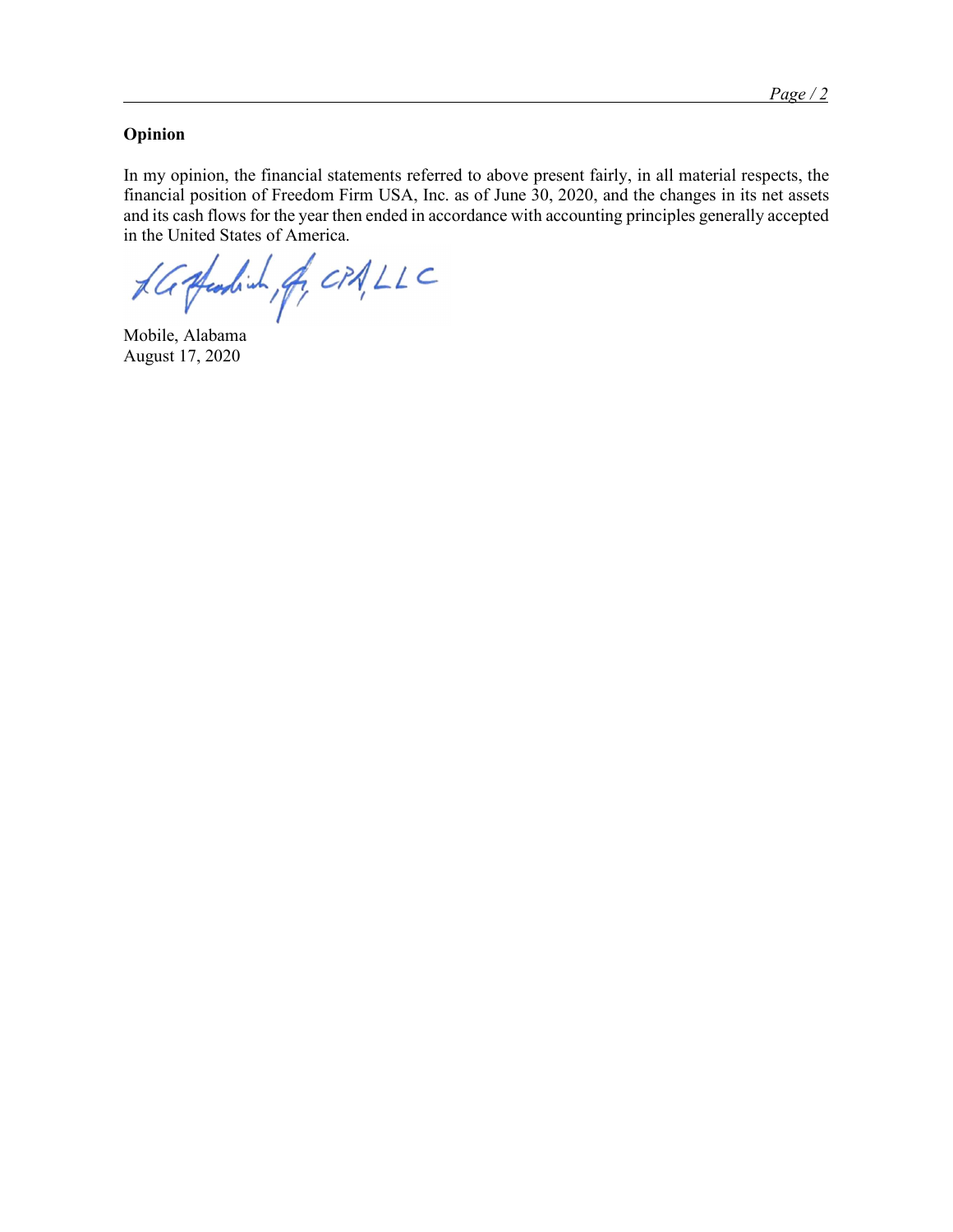## FREEDOM FIRM USA, INC. STATEMENT OF FINANCIAL POSITION JUNE 30, 2020

### Assets

|                                                                                   | Page/3                            |
|-----------------------------------------------------------------------------------|-----------------------------------|
| FREEDOM FIRM USA, INC.<br>STATEMENT OF FINANCIAL POSITION<br><b>JUNE 30, 2020</b> |                                   |
| <b>Assets</b>                                                                     |                                   |
| <b>Current assets</b>                                                             |                                   |
| Cash and cash equivalents<br><b>Total current assets</b>                          | 142,130<br>$\sqrt{\ }$<br>142,130 |
| <b>Total assets</b>                                                               | 142,130<br>\$                     |
| <b>Liabilities and Net Assets</b>                                                 |                                   |
| <b>Current liabilities</b>                                                        |                                   |
| Accounts payable<br><b>Total current liabilities</b>                              | 824<br>\$<br>824                  |
|                                                                                   |                                   |
| <b>Total liabilities</b>                                                          | 824                               |
| Net assets                                                                        |                                   |
| Without donor restriction                                                         | 141,306                           |
| <b>Total net assets</b>                                                           | 141,306                           |
| Total liabilities and net assets                                                  | 142,130<br>$\mathbb{S}$           |

See the accompanying notes to the financial statements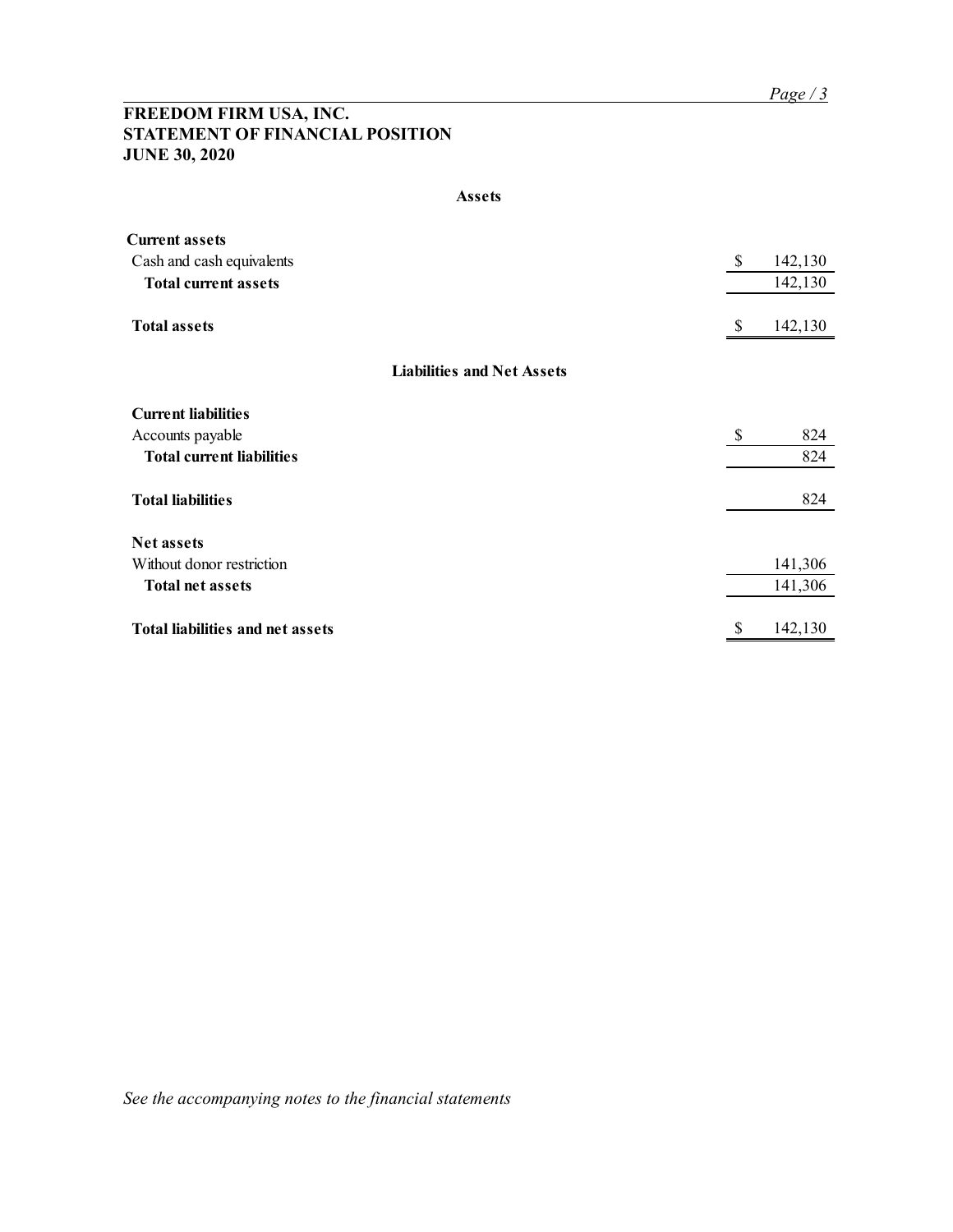# FREEDOM FIRM USA, INC. STATEMENT OF ACTIVITIES FOR THE FISCAL YEAR ENDED JUNE 30, 2020

|                                                                                                     | Page/4                       |
|-----------------------------------------------------------------------------------------------------|------------------------------|
| FREEDOM FIRM USA, INC.<br><b>STATEMENT OF ACTIVITIES</b><br>FOR THE FISCAL YEAR ENDED JUNE 30, 2020 |                              |
|                                                                                                     | Without Donor<br>Restriction |
| Increases in net assets                                                                             |                              |
| Contributions                                                                                       | 245,965<br>S                 |
| Grants                                                                                              | 146,022                      |
| Total increases in net assets                                                                       | 391,987                      |
| Decreases in net assets due to operations                                                           |                              |
| General and administration                                                                          | 98,526                       |
| India Program                                                                                       | 266,472                      |
| Events                                                                                              | 11,985                       |
| Fund raising                                                                                        | 8,941                        |
| Total decreases in net assets from operations                                                       | 385,924                      |
| Change in net assets from operations                                                                | 6,063                        |
| Other revenue (expense)                                                                             |                              |
| Freedom Camps                                                                                       | 5,950                        |
| Interest                                                                                            | $\mathbf{I}$                 |
| Total increases in net assets from other revenue (expense)                                          | 5,951                        |
| Increase in net assets                                                                              | 12,014                       |
| Net assets                                                                                          |                              |
| Beginning of year                                                                                   | 129,292                      |
| Net assets end of year                                                                              | 141,306<br>S                 |

See the accompanying notes to the financial statements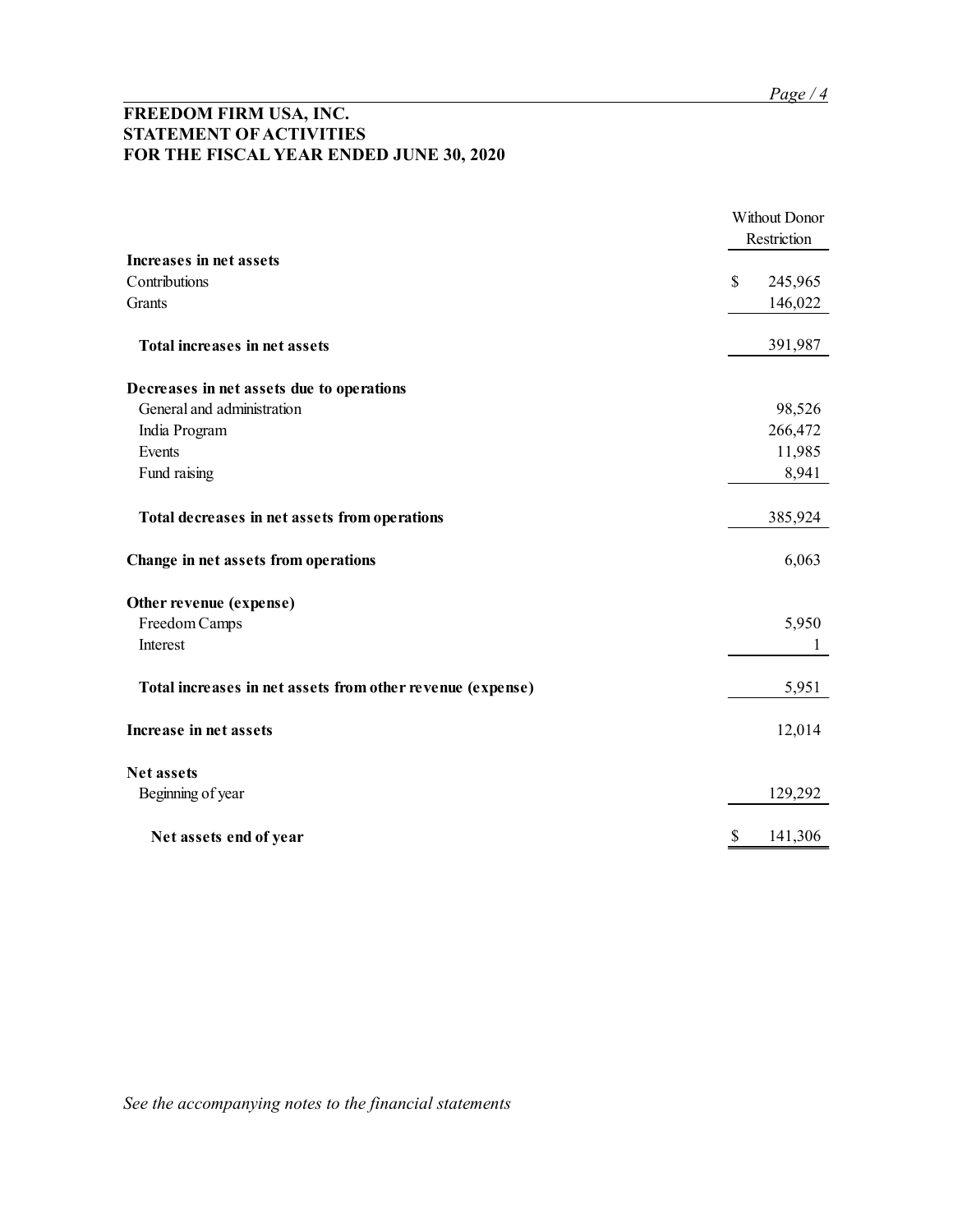# FREEDOM FIRM USA, INC. STATEMENT OF FUNCTIONAL EXPENSES FOR THE FISCAL YEAR ENDED JUNE 30, 2020

|                                         |                          |                                         |                         |                                         | Page/5         |
|-----------------------------------------|--------------------------|-----------------------------------------|-------------------------|-----------------------------------------|----------------|
| FREEDOM FIRM USA, INC.                  |                          |                                         |                         |                                         |                |
| STATEMENT OF FUNCTIONAL EXPENSES        |                          |                                         |                         |                                         |                |
| FOR THE FISCAL YEAR ENDED JUNE 30, 2020 |                          |                                         |                         |                                         |                |
|                                         |                          |                                         |                         |                                         |                |
|                                         | General and              |                                         |                         |                                         |                |
|                                         | Administration           | Events                                  | India Program           | Fund Raising                            | Total          |
| Grants                                  | \$<br>$\blacksquare$     | $\mathbb S$<br>$\overline{\phantom{a}}$ | $\mathbb{S}$<br>266,472 | $\mathbb S$<br>$\overline{\phantom{a}}$ | \$266,472      |
| Salaries                                | 67,939                   |                                         |                         |                                         | 67,939         |
| Payroll taxes                           | 6,510                    |                                         |                         | $\overline{\phantom{a}}$                | 6,510          |
| Special events                          | $\blacksquare$           | 5,831                                   |                         | $\overline{\phantom{a}}$                | 5,831          |
| Professional fees                       | 8,041                    | $\overline{\phantom{a}}$                |                         | $\overline{\phantom{a}}$                | 8,041          |
| Insurance                               | 2,660                    |                                         |                         |                                         | 2,660          |
| Marketing and promotions                | $\overline{\phantom{a}}$ | $\overline{\phantom{a}}$                |                         | 8,941                                   | 8,941          |
| Conferences                             | $\overline{\phantom{a}}$ | 4,000                                   |                         | $\overline{\phantom{a}}$                | 4,000          |
| Payroll processing fees                 | 691                      | $\overline{\phantom{a}}$                |                         | $\overline{\phantom{a}}$                | 691            |
| Travel                                  | $\overline{\phantom{a}}$ | 2,154                                   |                         | $\overline{\phantom{a}}$                | 2,154          |
| Supplies and materials                  | 2,422                    | ٠                                       |                         | $\blacksquare$                          | 2,422          |
| Payment service fees                    | 1,779                    |                                         |                         |                                         | 1,779          |
| Donor management                        | 5,470                    | $\overline{\phantom{a}}$                |                         |                                         | 5,470          |
| Subscriptions and registration          | 1,452                    |                                         |                         |                                         | 1,452          |
| Communications                          | 175                      |                                         |                         |                                         | 175            |
| Bank service charges                    | 310                      |                                         |                         |                                         | 310            |
|                                         | 1,073                    |                                         |                         |                                         | 1,073          |
|                                         | $\overline{4}$           |                                         |                         |                                         | $\overline{4}$ |
| Business meetings                       |                          |                                         |                         |                                         |                |
| Other                                   |                          |                                         |                         |                                         |                |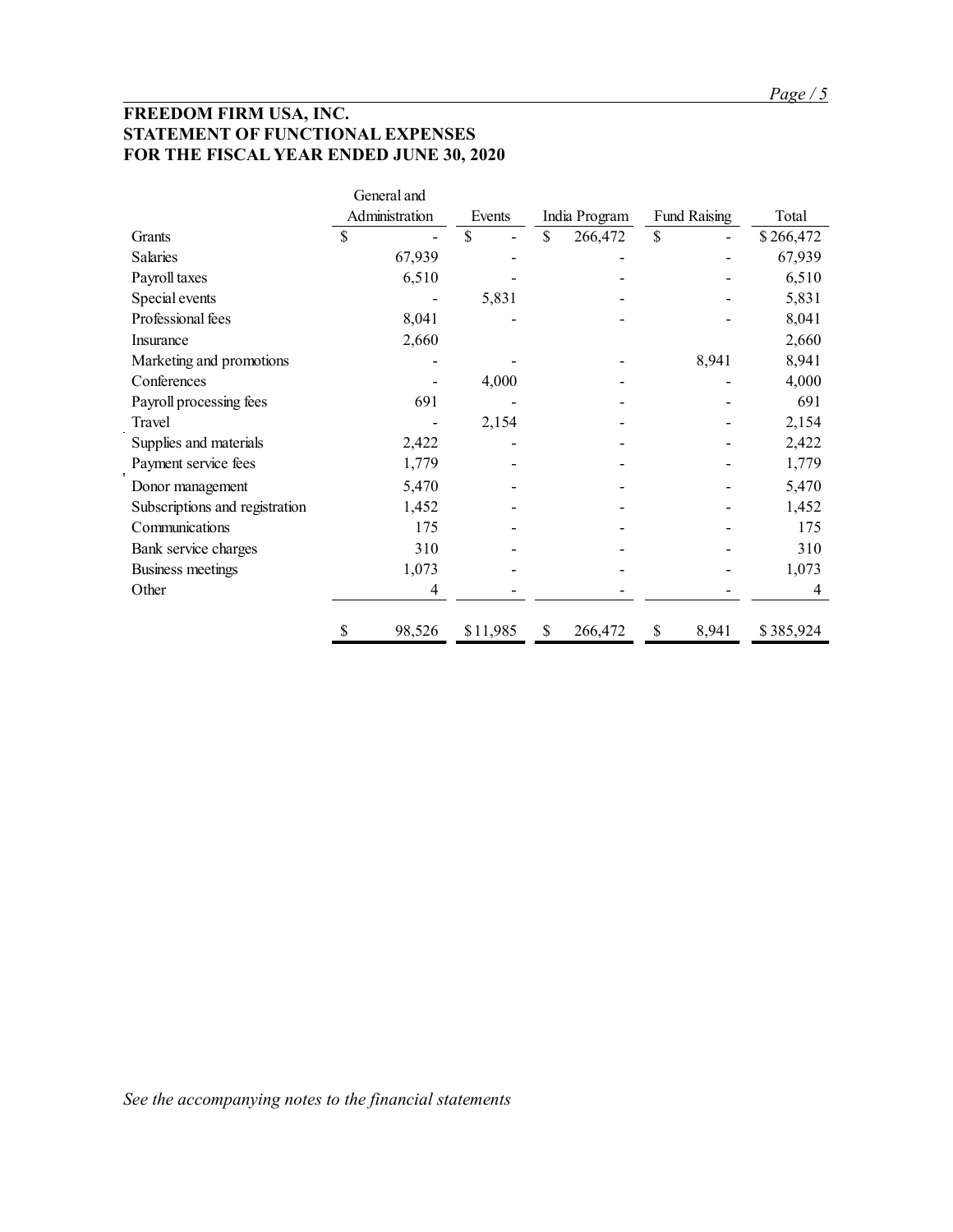# FREEDOM FIRM USA, INC. STATEMENT OF CASH FLOWS FOR THE FISCAL YEAR ENDED JUNE 30, 2020

| FREEDOM FIRM USA, INC.                       | Page/6                   |
|----------------------------------------------|--------------------------|
| <b>STATEMENT OF CASH FLOWS</b>               |                          |
| FOR THE FISCAL YEAR ENDED JUNE 30, 2020      |                          |
| Cash flows from operating activities         |                          |
| Received from support                        | 397,937<br>\$            |
| Recevied from interest                       |                          |
| Payments to personnel                        | (67, 939)                |
| Payments for program expenses                | (284, 150)               |
| Payment for other operating activities       | (31,052)                 |
| Net cash from operating activities           | 14,797                   |
| Cash flows from investing activities         |                          |
|                                              |                          |
| <b>Cash flows from financing activities</b>  |                          |
| Net increase in cash and cash equivalents    | 14,797                   |
| Cash and cash equivalents, beginning of year | 127,333                  |
| Cash and cash equivalents, end of year       | 142,130<br>$\frac{1}{2}$ |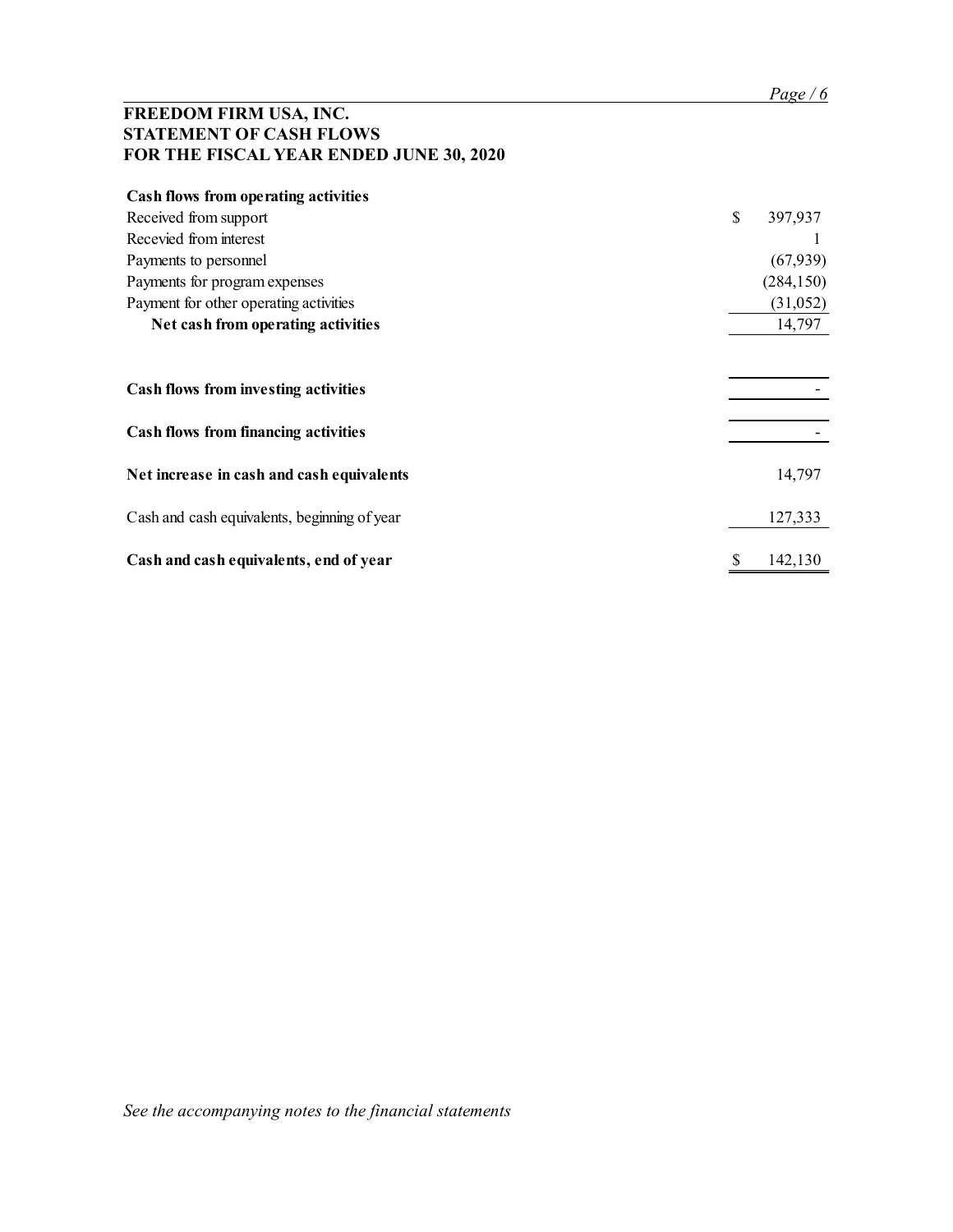## FREEDOM FIRM USA, INC. NOTES TO FINANCIAL STATEMENTS FOR THE FISCAL YEAR ENDED JUNE 30, 2020

## Note 1 – Summary of significant accounting policies

#### Nature of activities

Freedom Firm USA, lnc. is a non-profit corporation organized for the support of victims of sex trafficking, raids and rescue of victims, initiation of prosecution of sex traffickers, care of victims in aftercare homes, and counseling to victims in India. The organization is supported primarily through private grants and individual contributions.

### Basis of accounting

Freedom Firm USA prepares its financial statements on the accrual basis of accounting. The following accounting policies are presented to facilitate the understanding of information presented in the financial statements.

The financial statements are presented in accordance with Accounting Standards Codification (ASC) 958-205, Not-for-Profit Entities, which requires the Organization to report information regarding its financial position and activities according to two classes of net assets: net assets without donor restrictions and net assets with donor restrictions.

#### Net assets

Net assets with donor restrictions comprise those amounts restricted by donors, grantors, or for another specific purpose. The expiration of a donor restriction is evidenced by a transfer of net assets with donor restrictions to net assets without donor restrictions classification. Net assets of Freedom Firm USA at June 30, 2020 consists only of net assets without donor restrictions.

#### Cash and cash equivalents

Cash and cash equivalents are considered to be highly liquid investments with a maturity of three months or less at the date of acquisition and is composed of cash without donor restrictions in the amount of \$142,130 at June 30, 2020.

#### Estimates

The preparation of these financial statements requires management to make certain estimates and assumptions that affect certain reported amounts and disclosures. Accordingly, actual results could differ from these estirnates.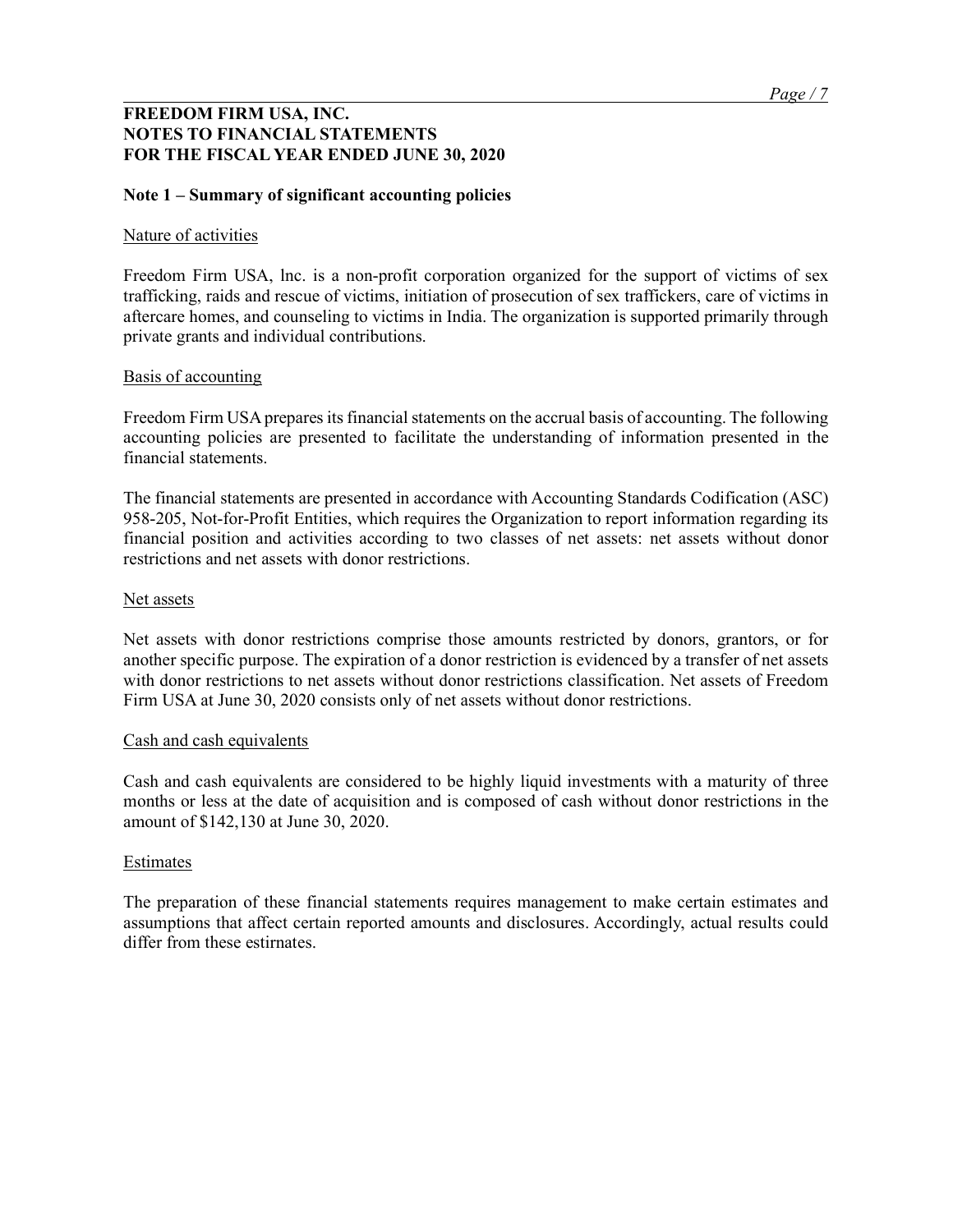## FREEDOM FIRM USA, INC. NOTES TO FINANCIAL STATEMENTS FOR THE FISCAL YEAR ENDED JUNE 30, 2020

### Note 1 – Summary of significant accounting policies (continued)

#### Income tax status

The Organization is exempt from federal income taxes under Section  $501(c)(3)$  of the Internal Revenue Code. Freedom Firm USA, Inc. is required to file lnternal Revenue Service Form 990, Return of Organization Exempt From lncome Tax.

### **Support**

Support received is recorded as without donor restrictions or with donor restrictions, depending on the existence and nature of the donor restriction. Support that is restricted by the donor is reported as an increase in net assets without donor restrictions if the restriction expires in the reporting period in which the support is recognized or specific purpose has been fulfilled. All other donor restricted support is reported as an increase in net assets with donor restrictions, depending on the nature of the restriction. When a stipulated time restriction ends or purpose for the restriction is accomplished, net assets with donor restrictions are reclassified to net assets without donor restriction and reported in the statement of activities as net assets released from net assets with donor restrictions. mean us suppent is reported as an increase or spectral parabox and social name and supper<br>signification. When a stipulated time restrictions and spending on the nature of the<br>estictions. When a stipulated time restriction estriction. When a stipulated time restriction ends or purpose for the restriction is accomplished, net<br>sistes with donor restrictions are reclassifed to net assets without donor restriction and reported in<br>the statement

No amounts have been reflected in the financial statements for donated services. Freedom Firm USA pays for services requiring specific expertise.

### Note 2 - Concentration of credit risk for cash held in bank

The Organization maintains, at various times, cash balances in excess of \$250,000 in banks, which are insured by the Federal Deposit lnsurance Corporation up to \$250,000. At June 30, 2020, the Organization had no uninsured cash balances. assets with donor restrictions are reclassified to net assets without donor restriction and reported in<br>the statement of activities as net assets released from net assets with donor restrictions.<br>No amounts have been refle

#### Note 3 – Allocation of costs

During the 2020 Fiscal Year, Freedom Firm USA conducted activities that included program and management components. Those costs were directly allocated as follows.

| Grants                        | \$266,472 | 69.05%  |
|-------------------------------|-----------|---------|
| Management and administration | 98,526    | 25.53%  |
| Fund raising                  | 20,926    | 5.42%   |
|                               |           |         |
|                               | \$385,924 | 100.00% |